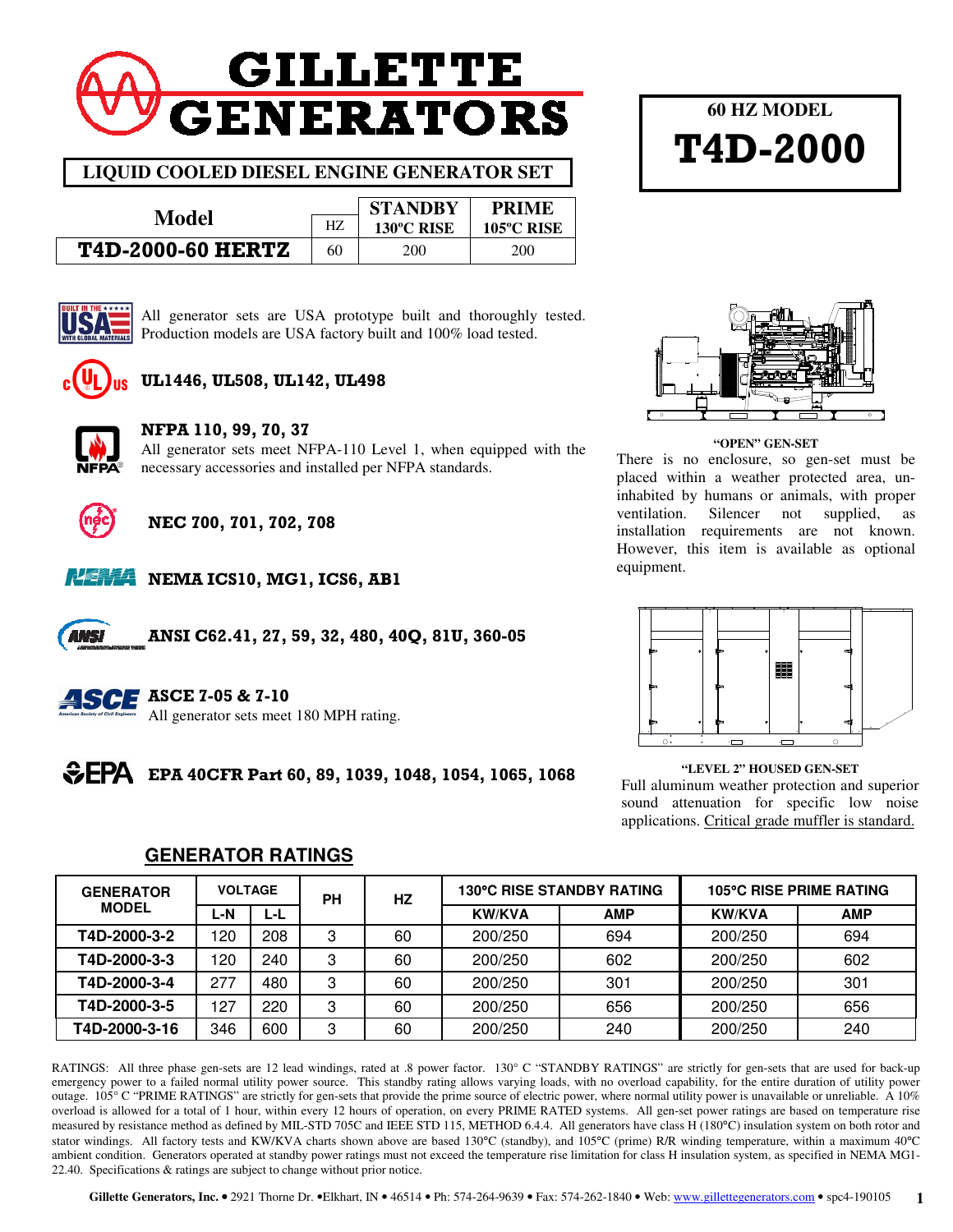# **APPLICATION & ENGINEERING DATA FOR MODEL T4D-2000-60 HZ**

#### **GENERATOR SPECIFICATIONS**

| Model & TypeHCI434D-311, 4 Pole, 12 Lead, Three Phase                      |
|----------------------------------------------------------------------------|
| HCI434D-17, 4 Pole, 12 Lead, 600V, Three Phase                             |
|                                                                            |
|                                                                            |
|                                                                            |
| FrequencyField convertible, 60 HZ to 50 HZ                                 |
| Frequency Regulation $\pm \frac{1}{2}\%$ (1/2 cycle, no load to full load) |
| Unbalanced Load Capability 100% of standby amps                            |
| One Step Load Acceptance  100% of nameplate rating                         |
| Total Stator and Load InsulationClass H, 180°C                             |
| Temperature Rise 105°C R/R, prime rating $@$ 40°C amb.                     |
| 3 Ø Motor Starting @ 30% Voltage Dip (208-240V)1500 kVA                    |
| 3 Ø Motor Starting @ 30% Voltage Dip (480V-600V) 2300 kVA                  |
|                                                                            |
|                                                                            |
| Total Harmonic Distortion  Max 31/2% (MIL-STD705B)                         |
| Telephone Interference Factor  Max 50 (NEMA MG1-22)                        |
|                                                                            |
|                                                                            |
| Ltd. Warranty Period 24 Months from start-up date or                       |
|                                                                            |

#### **GENERATOR FEATURES**

- World Renown Stamford Electric Generator having UL-1446 certification.
- Full generator protection with **Deep Sea 7420** controller, having UL-508 certification.
- Automatic voltage regulator with over-excitation, underfrequency compensation, under-speed protection, and EMI filtering. Entire solid-state board is encapsulated for moisture protection.
- Generator power ratings are based on temperature rise, measured by resistance method, as defined in MIL-STD 705C and IEEE STD 115, Method 6.4.4.
- Power ratings will not exceed temperature rise limitation for class H insulation as per NEMA MG1-22.40.
- Insulation resistance to ground, exceeds 1.5 meg-ohm.
- Stator receives 2000 V. hi-potential test on main windings, and rotor windings receive a 1500 V. hi-potential test, as per MIL-STD 705B.
- Full amortisseur windings with UL-1446 certification.
- Complete engine-generator torsional acceptance, confirmed during initial prototype testing.
- Full load testing on all engine-generator sets, before shipping.

# **ENGINE SPECIFICATIONS AND APPLICATIONS DATA**

#### $ENGINE$

| Model and Type TAD1371VE, 4 cycle, liquid Cooled        |
|---------------------------------------------------------|
|                                                         |
|                                                         |
|                                                         |
|                                                         |
|                                                         |
|                                                         |
| Main Bearings  Tin Overlay with Babbit Backing          |
|                                                         |
|                                                         |
| CrankshaftInduction Hardened, Heat Treated Forged       |
| Valves  Heat Treated and Hardened Exhaust Valve         |
|                                                         |
|                                                         |
|                                                         |
|                                                         |
|                                                         |
|                                                         |
| Ltd. Warranty Period 2 Year or 1000 hrs, first to occur |

#### **FUEL SYSTEM \_\_\_\_\_\_\_\_\_\_\_\_\_\_\_\_\_\_\_\_\_\_\_\_\_\_\_\_**

#### **FUEL CONSUMPTION**

| <b>GAL/HR (LITER/HR)</b>                     | <b>STANDBY</b> | <b>PRIME</b> |  |
|----------------------------------------------|----------------|--------------|--|
| 100% LOAD                                    | 18.7(70.7)     | 17.3(65.3)   |  |
| 75% LOAD                                     | 14.3(54.0)     | 13.2(49.8)   |  |
| 50% LOAD                                     | 9.71(36.8)     | 9.19(34.8)   |  |
| DEF Consumption is $6\%$ of fuel consumption |                |              |  |

#### **OIL SYSTEM**

#### **ELECTRICAL SYSTEM \_\_\_\_\_\_\_\_\_\_\_\_\_\_\_\_\_\_\_\_\_**

Ignition System ............................................................. Electronic Eng. Alternator/Starter: 24 VDC, negative ground, 110 amp/hr.

Recommended battery to  $-18^{\circ}C$  (0° F): ....(2) 12 VDC, BCI# 31, Max. Dimensions: 14"lg x 6 3/4" wi x 10" hi, with standard round posts. Min output 1000 CCA. Battery tray (max. dim. at 15"lg x 7"wi). This model has (2) battery trays, (2) hold down straps, (2) sets of battery cables, and (1) battery charger. Installation of (2) 12VDC starting batteries connected in series for 24VDC output is required, with possible higher AMP/HR rating, as described above, if the normal environment temperature averages  $-13^{\circ}$  F ( $-25^{\circ}$ C) or cooler.

#### **CERTIFICATIONS**

All engines are EPA emissions certified. All non-emergency stationary diesel engines are Tier IV Final compliant.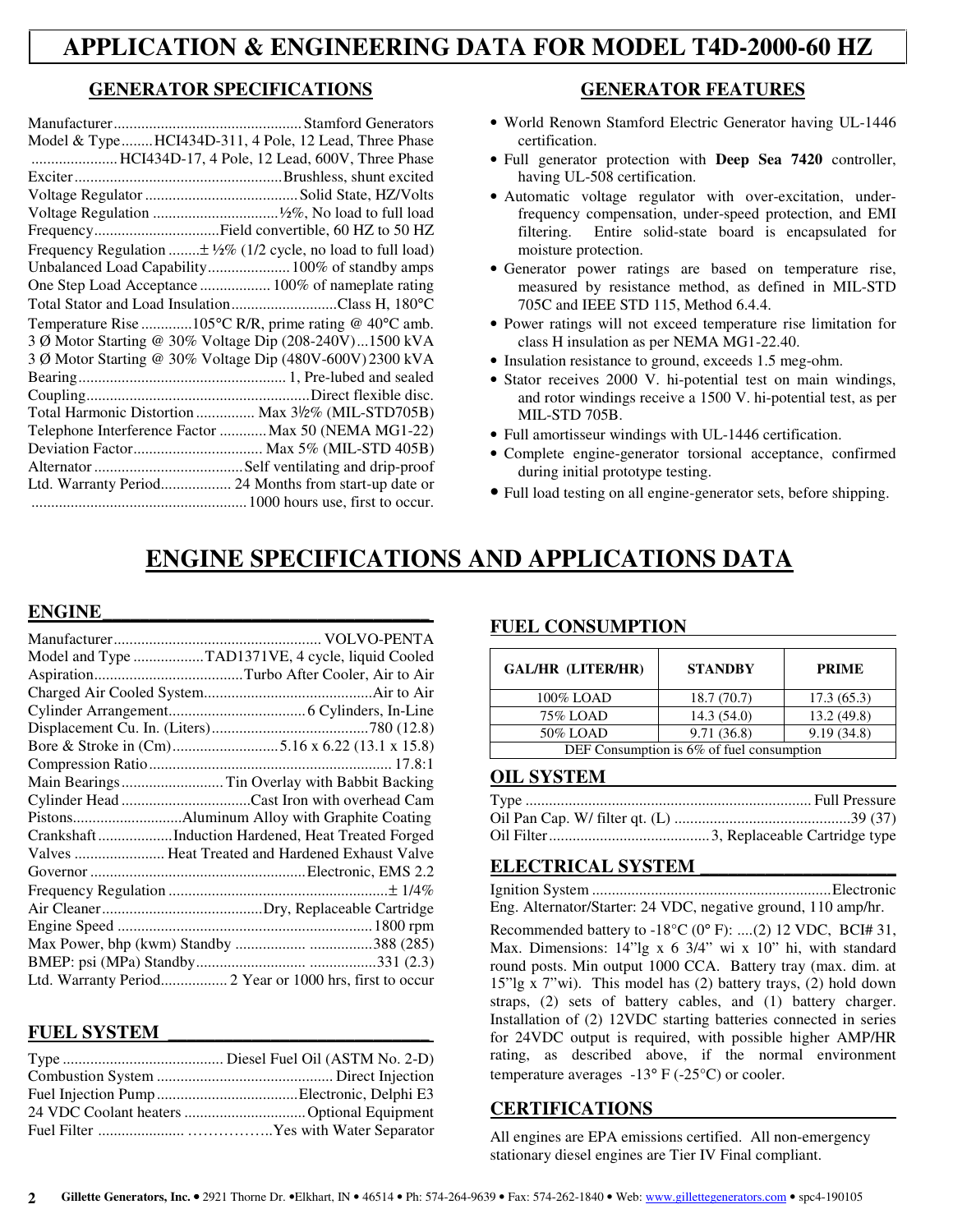# **APPLICATION & ENGINEERING DATA FOR MODEL T4D-2000-60 HZ**

#### **COOLING SYSTEM**

| Type of System  Air to Air, Charged Air Cooler                     |  |
|--------------------------------------------------------------------|--|
|                                                                    |  |
|                                                                    |  |
|                                                                    |  |
|                                                                    |  |
|                                                                    |  |
| Engine Jacket Coolant Capacity gal. (L)4.50 (17)                   |  |
|                                                                    |  |
|                                                                    |  |
|                                                                    |  |
|                                                                    |  |
|                                                                    |  |
| Low Radiator Coolant Level ShutdownStandard                        |  |
| Note: Coolant temp. shut-down switch setting at 228°F (109°C) with |  |
| 50/50 (water/antifreeze) mix.                                      |  |

#### **COOLING AIR REQUIREMENTS**

| Max Air Intake Restrictions:                        |  |
|-----------------------------------------------------|--|
|                                                     |  |
| Radiator Cooling Air, SCFM $(m^3/min)$ 16,725 (480) |  |

#### **EXHAUST SYSTEM**

| Exhaust Flow, at rated KW, CFM (m3/min) 1564 (44.3) |  |
|-----------------------------------------------------|--|
|                                                     |  |

#### **SOUND LEVELS MEASURED IN dB(A)**

| <b>Open</b> | Level 2 |  |
|-------------|---------|--|
| Set.        | Encl.   |  |
|             |         |  |
|             |         |  |

Note: Open sets (no enclosure) have optional silencer system choices due to unknown job-site applications. Level 2 enclosure has installed critical silencer with upgrade to Level 3 hospital silencer. Sound tests are averaged from several test points and taken at 23 ft. (7 m) from source of noise at normal operation.

#### **DERATE GENERATOR FOR ALTITUDE**

3% per 1000 ft. (305m) above 3000 ft. (914m) from sea level

#### **DERATE GENERATOR FOR TEMPERATURE**

2% per 10°F (5.6°C) above 104°F (40°C)

#### **DIMENSIONS AND WEIGHTS**

|                                               | <b>Open</b> | <b>Level 2</b>   |
|-----------------------------------------------|-------------|------------------|
|                                               | <b>Set</b>  | <b>Enclosure</b> |
|                                               |             |                  |
|                                               |             |                  |
|                                               |             |                  |
| Net Weight lbs (kg)5777 (2620)7547 (3424)     |             |                  |
| Ship Weight lbs (kg)  6052 (2745) 7892 (3580) |             |                  |

# **DEEP SEA 7420 DIGITAL MICROPROCESSOR CONTROLLER**



#### **Deep Sea 7420**

The "**7420**" controller is an auto start mains (utility) failure module for single gen-set applications. This controller includes a backlit LCD display which continuously displays the status of the engine and generator at all times.

The "**7420**" controller will also monitor speed, frequency, voltage, current, oil pressure, coolant temp., and fuel levels. These modules have been designed to display warning and shut down status. It also includes: (11) configurable inputs  $\bullet$  (8) configurable outputs • voltage monitoring • mains (utility) failure detection  $\bullet$  (250) event logs  $\bullet$  configurable timers  $\bullet$ automatic shutdown or warning during fault detection • remote start (on load) • engine preheat • advanced metering capability • hour meter • text LCD displays • protected solid state outputs • test buttons for: stop/reset • manual mode • auto mode • lamp test • start button • power monitoring (kWh, kVAr, kVAh, kVArh)

This controller includes expansion features including RS232, RS484 (using MODBUS-RTU/TCP), direct USB connection with PC, expansion optioned using DSENet for remote annunciation and remote relay interfacing for a distance of up to 3300FT. The controller software is freely downloadable from the internet and allows monitoring with direct USB cable, LAN, or by internet via the built in web interface.



Further expansion is available by adding the optional "WebNet" gateway interface module. This device will allow comprehensive monitoring of the generator via the cloud including identification, location, and status. Some advantages of this module include: reduced site visits and maintenance costs • remote fuel management • fault analysis • asset tracking • automatic system alerts • maximized system up-time.